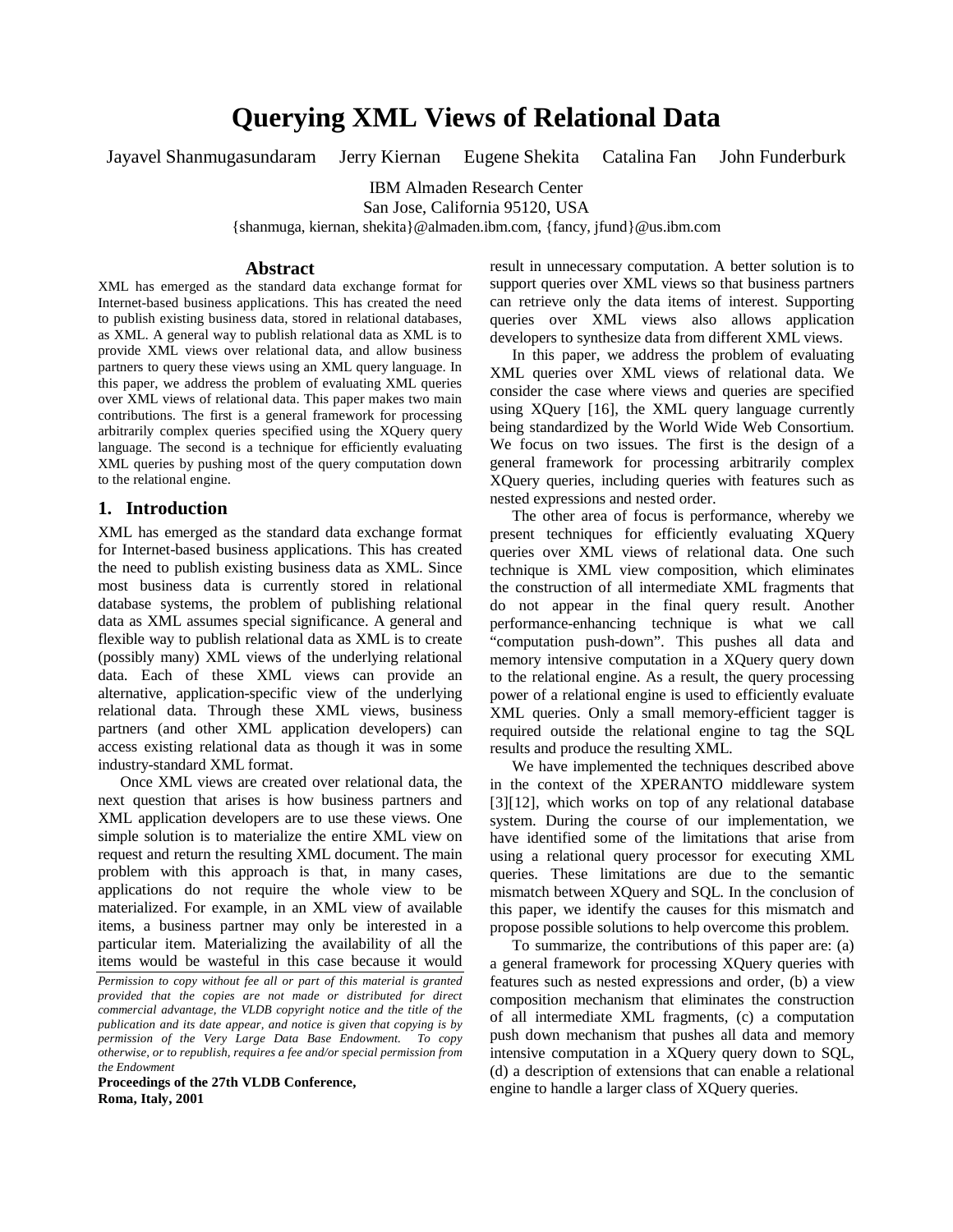|                                                                                      | order                                                                                                                                                                                                                                                 |                                                                                                                                                                                                                                              |         |  | item |           |       | payment |     |         |       |  |
|--------------------------------------------------------------------------------------|-------------------------------------------------------------------------------------------------------------------------------------------------------------------------------------------------------------------------------------------------------|----------------------------------------------------------------------------------------------------------------------------------------------------------------------------------------------------------------------------------------------|---------|--|------|-----------|-------|---------|-----|---------|-------|--|
|                                                                                      | id                                                                                                                                                                                                                                                    | custname                                                                                                                                                                                                                                     | custnum |  | oid  | desc      | cost  |         | oid | due     | amt   |  |
|                                                                                      | 10                                                                                                                                                                                                                                                    | <b>Smith Construction</b>                                                                                                                                                                                                                    | 7734    |  | 10   | generator | 8000  |         | 10  | 1/10/01 | 20000 |  |
|                                                                                      | 9                                                                                                                                                                                                                                                     | Western Builders                                                                                                                                                                                                                             | 7725    |  | 10   | backhoe   | 24000 |         | 10  | 6/10/01 | 12000 |  |
|                                                                                      |                                                                                                                                                                                                                                                       |                                                                                                                                                                                                                                              |         |  |      |           |       |         |     |         |       |  |
| <db></db>                                                                            |                                                                                                                                                                                                                                                       |                                                                                                                                                                                                                                              |         |  |      |           |       |         |     |         |       |  |
| <order></order>                                                                      |                                                                                                                                                                                                                                                       |                                                                                                                                                                                                                                              |         |  |      |           |       |         |     |         |       |  |
|                                                                                      |                                                                                                                                                                                                                                                       | $\langle$ row> $\langle$ id> $\langle$ /id> $\langle$ custname> $\langle$ Smith Construction $\langle$ /custname> $\langle$ custnum> $7734$ $\langle$ /custnum> $\langle$ /row>                                                              |         |  |      |           |       |         |     |         |       |  |
|                                                                                      | $\langle$ row> $\langle$ id> $9 \langle$ /id> $\langle$ custname>Western Builders $\langle$ /custname> $\langle$ custnum> $7725 \langle$ /custnum> $\langle$ /row>                                                                                    |                                                                                                                                                                                                                                              |         |  |      |           |       |         |     |         |       |  |
| $<$ /order $>$                                                                       |                                                                                                                                                                                                                                                       |                                                                                                                                                                                                                                              |         |  |      |           |       |         |     |         |       |  |
| $\langle$ item $\rangle$                                                             |                                                                                                                                                                                                                                                       |                                                                                                                                                                                                                                              |         |  |      |           |       |         |     |         |       |  |
|                                                                                      | $\langle \text{row} \rangle \langle \text{odd} \rangle$ 10 $\langle \text{odd} \rangle \langle \text{desc} \rangle$ generator $\langle \text{desc} \rangle \langle \text{cost} \rangle$ 8000 $\langle \text{cost} \rangle \langle \text{row} \rangle$ |                                                                                                                                                                                                                                              |         |  |      |           |       |         |     |         |       |  |
|                                                                                      |                                                                                                                                                                                                                                                       | $\langle \text{row}\rangle \langle \text{odd}\rangle$ 10 $\langle \text{odd}\rangle \langle \text{desc}\rangle$ backhoe $\langle \text{desc}\rangle \langle \text{cost}\rangle$ 24000 $\langle \text{cost}\rangle \langle \text{row}\rangle$ |         |  |      |           |       |         |     |         |       |  |
|                                                                                      | $\langle$ item $\rangle$                                                                                                                                                                                                                              |                                                                                                                                                                                                                                              |         |  |      |           |       |         |     |         |       |  |
|                                                                                      | $<$ payment $>$                                                                                                                                                                                                                                       |                                                                                                                                                                                                                                              |         |  |      |           |       |         |     |         |       |  |
| $\ldots$ similar to $\langle \text{order} \rangle$ and $\langle \text{item} \rangle$ |                                                                                                                                                                                                                                                       |                                                                                                                                                                                                                                              |         |  |      |           |       |         |     |         |       |  |
| $<$ /payment $>$                                                                     |                                                                                                                                                                                                                                                       |                                                                                                                                                                                                                                              |         |  |      |           |       |         |     |         |       |  |
| $<$ db>                                                                              |                                                                                                                                                                                                                                                       |                                                                                                                                                                                                                                              |         |  |      |           |       |         |     |         |       |  |
|                                                                                      |                                                                                                                                                                                                                                                       |                                                                                                                                                                                                                                              |         |  |      |           |       |         |     |         |       |  |

**Figure 1: A Purchase Order Database and its Default XML View**

The rest of this paper is organized as follows. Section 2 discusses related work and Section 3 describes our highlevel query processing architecture. The next three sections describe the query processing components such as the parser, the view composition module and the computation pushdown module. Section 7 discusses performance aspects, and Section 8 concludes the paper.

# **2. Related Work**

Most major commercial database systems provide a way to create materialized XML views of relational data [1][4][10]. However, in contrast to the approach presented in this paper, most of these systems do not support queries over XML views [1][4]. Microsoft's SQL Server is the only one that supports queries over XML views, but this query support is very limited. This is because queries are specified using XPath [15], which is a subset of XQuery. For instance, unlike XQuery, XPath cannot specify joins.

XML-based data integration systems [2][5] also wrap relational data sources as XML views. In this context, there has been work done on pushing part of XML query execution down to the relational sources, with the remainder of the query being executed by an XML runtime engine in the integration layer [5]. In contrast to this approach, we support a general XML query capability over relational databases without the need for a full-blown XML run-time engine. Our approach also differs in that we generate query plans that are optimized for relational databases. This is important because the choice of query plans can make a significant difference in performance, especially when constructing complex XML results [6][11]. These differences apart, our system can indeed be used as an efficient XML wrapper for relational sources.

SilkRoute [6][7] is a related system that supports queries over XML views of relational data. Our work differs from SilkRoute in the following respects. Firstly, we support a more powerful query facility based on XQuery. XQuery has features like arbitrarily nested expressions and nested order, which are not supported in SilkRoute. Secondly, we use a view composition technique that is complete and yet produces minimal SQL queries. This is in contrast to SilkRoute's view composition mechanism, which produces SQL queries with redundant predicates and joins (these queries can be minimized, but this problem is NP-complete [7]). Thirdly, our computation pushdown mechanism is more general because it takes into account the greater flexibility of XQuery. Finally, unlike SilkRoute, our internal XML query model naturally extends the relational model. Our work can thus serve as the basis for extending relational databases with XML features (see conclusion for details).

# **3. Query Processing Architecture**

In this section, we present our high-level queryprocessing architecture. We begin by illustrating how XML views are created and queried in XPERANTO.

As a starting point, XPERANTO automatically creates a *default XML view,* which is a low-level XML view of the underlying relational database. Users can then define their own views on top of the default view using XQuery. Moreover, views can be defined on top of views to achieve higher levels of abstraction. The main advantage of this approach is that a standard XML query language is used to create and query views. This is in contrast to approaches such as [4][7][10], where a proprietary language is used to define the initial XML view of the underlying relational database.

Figure 1 shows the default XML view for a simple purchase-order database. As shown, the database consists of three tables, one table to keep track of customer orders, a second table to keep track of the items associated with an order, and a third table to keep track of the payments due for each order. Items and payments are related to orders by an order id (oid). In the default XML view, toplevel elements correspond to tables with table names appearing as tags (there is no specific ordering among the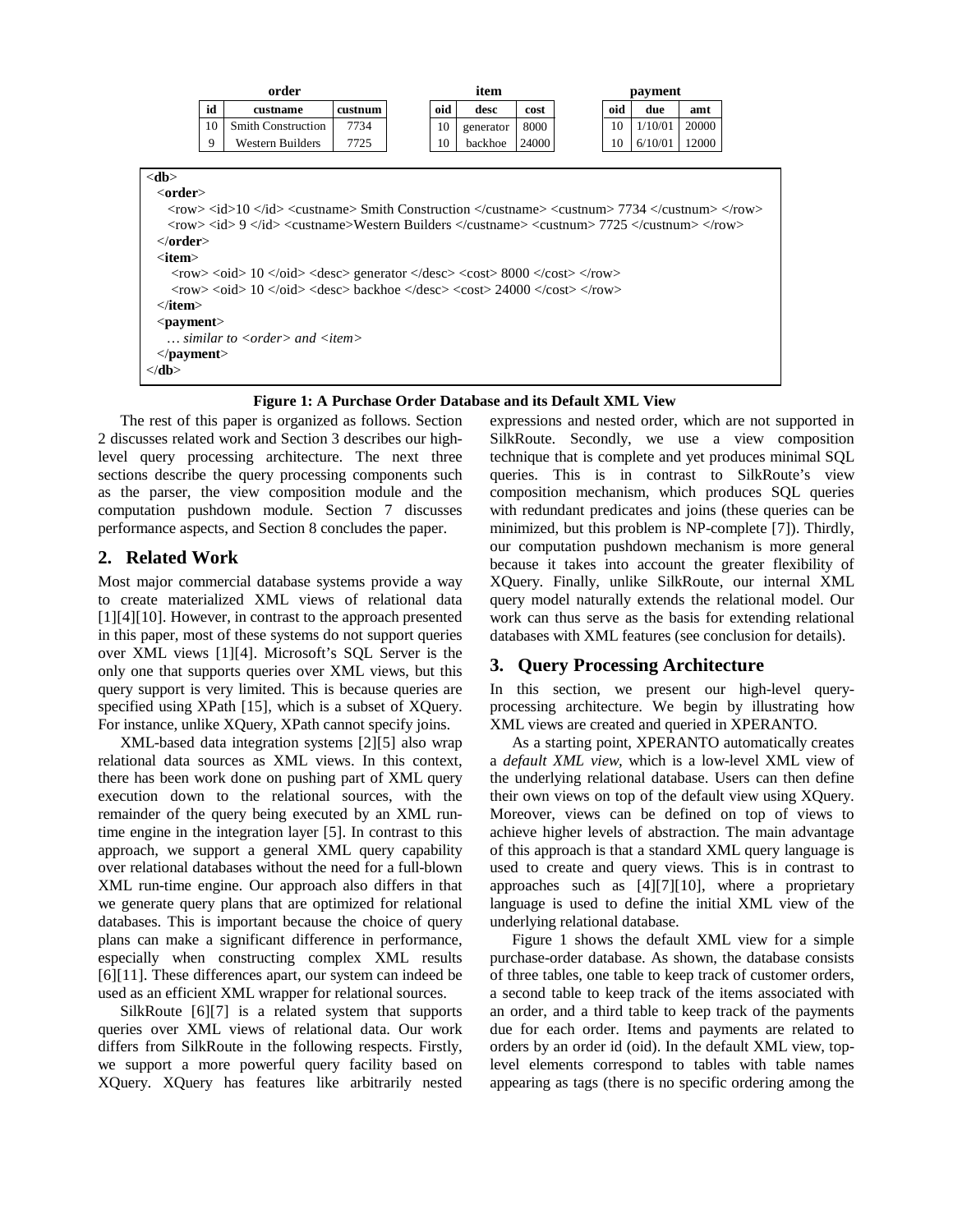| $\le$ order id="10">                                         |
|--------------------------------------------------------------|
| <customer> Smith Construction </customer>                    |
| <items></items>                                              |
| <item description="generator"></item>                        |
| $<$ cost $>$ 8000 $<$ /cost $>$                              |
| $\langle$ item $\rangle$                                     |
| <item description="backhoe"></item>                          |
| $<$ cost $>$ 24000 $<$ /cost $>$ $<$ /item $>$               |
| $\langle$ /item $\rangle$                                    |
| $\langle$ items>                                             |
| $<$ payments $>$                                             |
| $\epsilon$ <payment due="1/10/01"></payment>                 |
| $\langle$ amount $>$ 20000 $\langle$ /amount $>$             |
| $<$ /payment $>$                                             |
| $\epsilon$ <payment due="6/10/01"></payment>                 |
| $\langle$ amount $\rangle$ 12000 $\langle$ /amount $\rangle$ |
| $<$ /payment $>$                                             |
| $<$ /payments>                                               |
| $\langle$ order $>$                                          |
| $\langle$ order id="9" >                                     |
| .                                                            |
| $<$ /order $>$                                               |
| $-1$ $-1$<br>$\sim$<br>--                                    |

#### **Figure 2: XML Purchase Order**

- 1. **for** \$order **in** view("orders")
- 2. **where** \$order/customer/text() **like** "Smith%"
- 3. **return** \$order

#### table elements). Row elements are nested under the table elements. Within a row element, column names appear as tags and column values appear as text. **Figure 4: Query over user-defined XML View**

Continuing the example, suppose a user wants to publish the purchase-order database as a list of orders in the XML format shown in Figure 2. There, each order appears as a top-level element, with its associated items and payments (ordered by due date) nested under it. To transform the default view into the desired XML format, a user-defined view called "orders" is created, as shown in Figure 3. An XQuery FLWR expression (short for For-Let-Where-Return expression) in lines 2-23 is used to construct each order element. The "for" clause on line 2 causes the variable \$order to be bound to each "row" element of the order table. The XPath [15] expression appearing in line 2 describes how to extract each "row" element from the order table. It basically says to start at the root of the default view, navigate to each "order" element nested under it, and then navigate to each "row" element nested under those "order" elements. The constructor for each new "order" element is given in lines 4-23. For a given order, nested FLWR expressions are used to construct its list of associated items (lines 7-12) and payments (lines 15-21). The predicate on line 8 (\$order/id = \$item/oid) is used to join an order with its items. Similarly, the predicate on line 16 (\$order/id  $=$ \$payment/oid) is used to join an order with its payments. The payments are ordered by their due dates (line 21).

Once the "orders" view has been created, queries can be issued against it. This is illustrated in Figure 4, which

|     | 01. create view orders as (                                  |
|-----|--------------------------------------------------------------|
| 02. | for \$order in view("default")/order/row                     |
| 03. | return                                                       |
| 04. | <order id="\$order/id"></order>                              |
| 05. | <customer> \$order/custname </customer>                      |
| 06. | $\langle$ items $\rangle$                                    |
| 07. | <b>for</b> \$item <b>in</b> view("default")/item/row         |
| 08. | where $\text{Sorder}/\text{id} = \text{Sitem}/\text{oid}$    |
| 09. | return                                                       |
| 10. | $\le$ item description=\$item/desc >                         |
| 11. | <cost> \$item/cost </cost>                                   |
| 12. | $\langle$ item $\rangle$                                     |
| 13. | $\langle$ items $\rangle$                                    |
| 14. | $<$ payments $>$                                             |
| 15. | for \$payment in view("default")/item/row                    |
| 16. | where $\text{Sorder}/\text{id} = \text{Spayment}/\text{oid}$ |
| 17. | return                                                       |
| 18. | <payment due="\$payment/date"></payment>                     |
| 19. | <amount> \$payment/amount </amount>                          |
| 20. | $<$ /payment $>$                                             |
| 21. | $sortby(@$ due)                                              |
| 22. | $<$ /payments>                                               |
| 23. | $\langle$ order $\rangle$ )                                  |

**Figure 3: User-defined XML View**



**Figure 5: Query Processing Architecture**

shows a query that extracts all orders for the customer whose name begins with "Smith".

We now describe our query-processing architecture, which is shown in Figure 5. When a XQuery query is issued over XML views, it is first parsed and converted to an internal query representation called XML Query Graph Model (XQGM). The query is then composed with the views it references and rewrite optimizations are performed to eliminate the construction of intermediate XML fragments and push down predicates. The modified XQGM is then processed by the Computation Pushdown module, which separates the XQGM into two parts. The first part captures all the memory and data intensive processing and is pushed down to the relational database engine as a single SQL query. The second part is a tagger graph structure, which the Tagger Runtime module uses to construct the XML query result. This is done in a single pass over the row streams resulting from the SQL query. In the remainder of this paper, we describe the major query processing components in detail.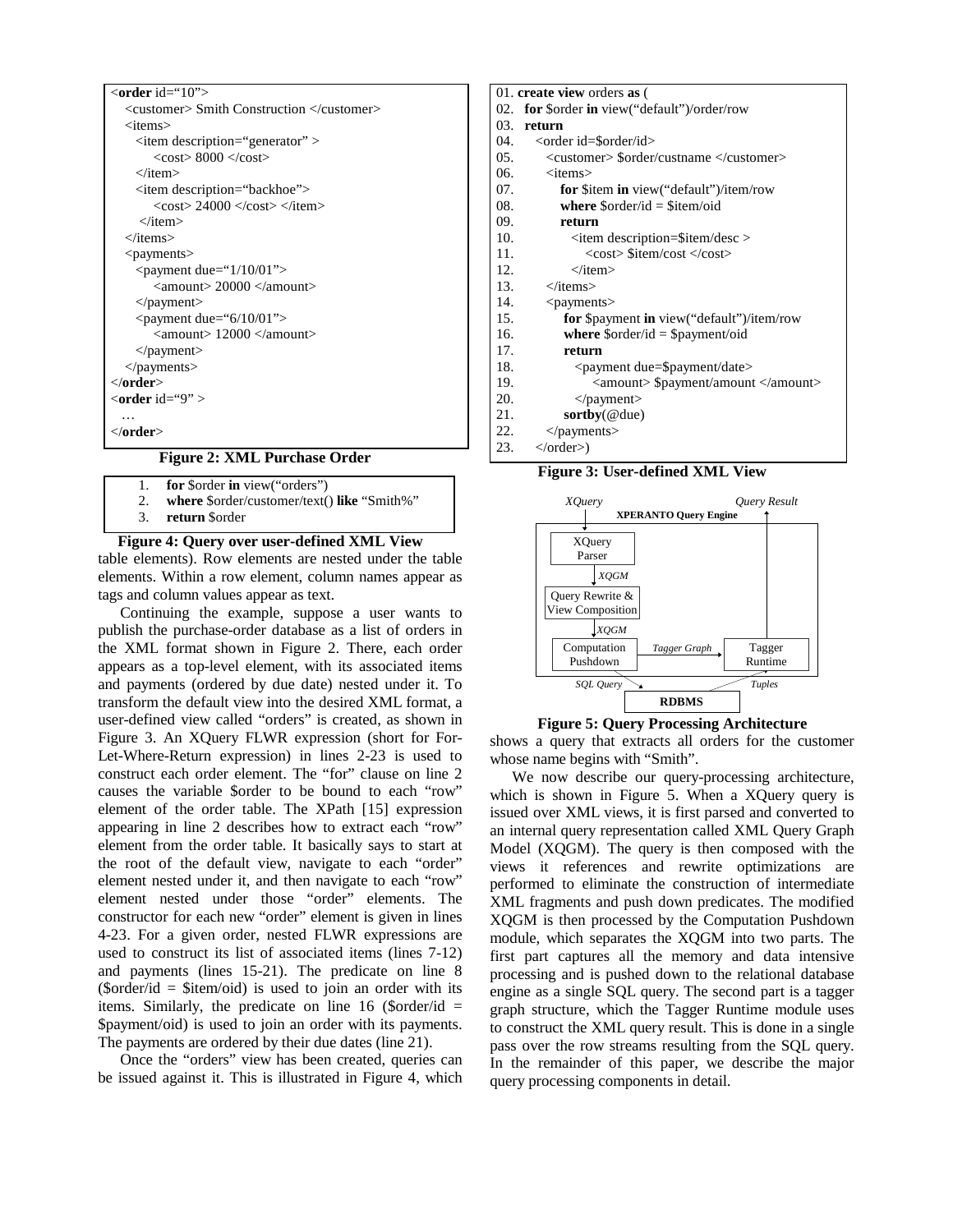# **4. Query Parsing**

In this section, we present the first phase of query processing corresponding to the XQuery Parser. We first describe XQGM and then present a general approach for converting XQuery queries into XQGM.

## **4.1. XML Query Graph Model (XQGM)**

An intermediate query representation for processing queries over XML views of relational data needs to (a) be powerful enough to capture the full generality of a sophisticated query language such as XQuery, and (b) be amenable to a translation to SQL. We have designed the XQGM query representation with these in mind. XQGM is a natural extension of a SQL internal query representation called Query Graph Model (QGM) [8], which is used in a commercial relational database system. By building upon QGM in this manner, XQGM allows for a natural translation of XQuery queries to SQL. It also enables us to take the vast body of knowledge on relational query optimization and apply it to the XML query problem. In designing XQGM, we have also borrowed from the work on XML query algebras [5][14].

XQGM consists of a set of operators and functions that are designed to capture the semantics of an XML query. Table 1 shows the operators used in XQGM. As can be seen, the operators are a super-set of traditional relational operators. The select, project, join, group by, order by and union operators have the same semantics as their relational counterparts. The project operator is used to invoke functions (described later) in addition to projecting relational results. The table and view operators are used to refer to relational tables and XML view definitions respectively. The unnest operator is used to unnest XML lists. The function operator is used to invoke XQuery valued functions represented in XQGM.

The creation and manipulation of XML objects is done using XML functions. Table 2 presents a list of XML functions and also indicates the operators in which these functions can appear. We now show how XQuery queries can be captured using the XQGM representation. We first provide illustrative examples, and then outline the general principles involved in the translation.

| <b>OPERATOR</b> | <b>DESCRIPTION</b>                          |  |  |  |
|-----------------|---------------------------------------------|--|--|--|
| Table           | Represents a table in a relational database |  |  |  |
| Project         | Computes results based on its input         |  |  |  |
| Select          | Restricts its input                         |  |  |  |
| Join            | Joins two or more inputs                    |  |  |  |
| Groupby         | Applies aggregate functions and grouping    |  |  |  |
| Orderby         | Sorts input based on column values          |  |  |  |
| Union           | Unions two or more inputs                   |  |  |  |
| Unnest          | Applies super-scalar functions to input     |  |  |  |
| View            | Represents a view                           |  |  |  |
| Function        | Represents an XQuery function               |  |  |  |

#### **Table 1: XQGM Operators**

The XQGM graph for the view query given in Figure 3 is shown in Figure 6. Recall that the query produces a list of order XML elements, each of which has items and payments nested under it. We first explain the graph at a high level and then provide additional details.

Box 1 represents the *order* table with the two columns that are referenced in the query. Box 10 uses the notion of *correlated joins* (a join operator whose inputs are correlated sub-queries) to compute the list of items and payments associated with each order. Box 11 produces the order XML elements by tagging its inputs. While this tagging is shown as a template in box 11 for illustrative purposes, it is actually implemented as a call to the *cr8Elem* function as shown in Figure 7.

As shown in Figure 7, an *order* element has one attribute, *id*, created using the *cr8Att* function. In addition, an *order* element has three sub-elements, which are *customer*, *items* and *payments*. The *customer* element has no attributes but has a data value fragment represented by the input variable *\$custname*. The *items* element again has no attributes but has a list of *item* sub-elements. This list of *item* sub-elements is represented by the input variable *\$items*. The *payments* element is created similarly.

Returning to Figure 6, the correlated sub-query represented by boxes 6 through 9 computes the list of payments associated with each order. The payment rows from the *payment* table (box 6) that belong to an order are selected using a correlated predicate on the order id (box 7). Box 8 creates payment elements using the *cr8Elem* function and box 9 aggregates all the payment elements

|                | <b>XML FUNCTION</b><br><b>DESCRIPTION</b> |                                                                               | <b>OPERATORS</b> |
|----------------|-------------------------------------------|-------------------------------------------------------------------------------|------------------|
|                | cr8Elem(Tag, Atts, Clist)                 | Creates an element with tag name Tag, attribute list Atts, and contents Clist | Project          |
|                | $cr8AttList(A_1, , A_n)$                  | Creates a list of attributes from the attributes passed as parameters         | Project          |
|                | cr8Att(Name, Val)                         | Creates an attribute with name Name and value Val                             | Project          |
| 4 <sup>1</sup> | $cr8XMLFragList(C_1, , C_n)$              | Creates an XML fragment list from the content (element/text) parameters       | Project          |
|                | aggXMLFrags(C)                            | Aggregate function that creates an XML fragment list from content inputs      | Groupby          |
| 6              | getTagName(Elem)                          | Returns the element name of Elem                                              | Project, Select  |
|                | getAttributes(Elem)                       | Returns the list of attributes of Elem                                        | Project, Select  |
| 8              | getContents(Elem)                         | Returns the XML fragment list of contents (elements/text) of Elem             | Project, Select  |
| 9              | getAttName(Att)                           | Returns the name of attribute Att                                             | Project, Select  |
| 10             | getAttValue(Att)                          | Returns the value of attribute Att                                            | Project, Select  |
| 11             | isElement(E)                              | Returns true if E is an element, returns false otherwise                      | Select           |
| 12             | isText(T)                                 | Returns true if T is text, returns false otherwise                            | Select           |
| 13             | unnest(List)                              | Superscalar function that unnests a list                                      | Unnest           |

**Table 2: XML Functions and the operators in which they can appear**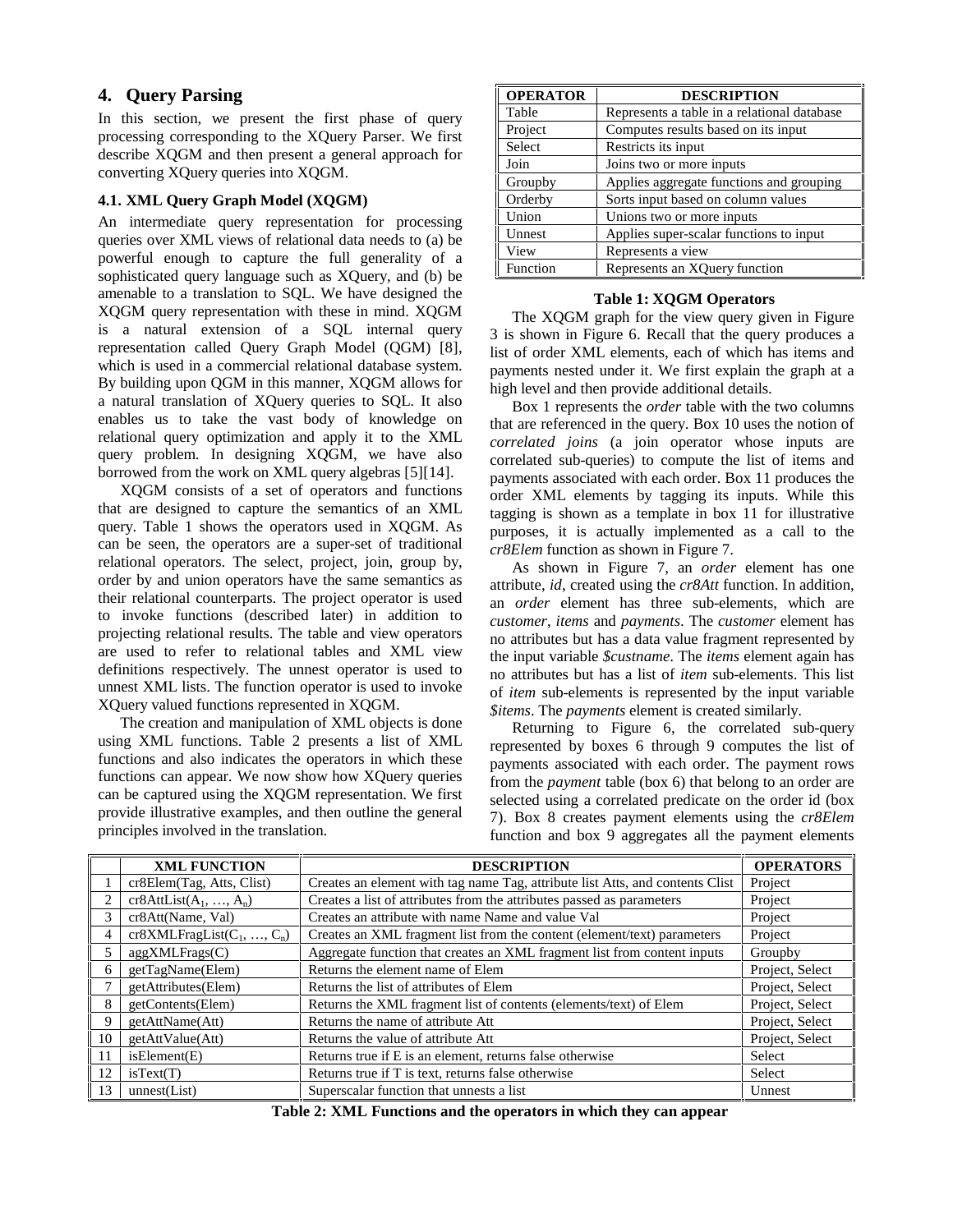



)

)

associated with an order into a list. For such grouping operations, the operator can be adorned with an ordering condition that specifies the ordering of elements within the list. In our example, payments of an order are sorted by their due date. The computation of the list of items associated with each order (boxes 2-5) is similar to the computation of payments described above.

As another example of XQGM translation, Figure 8 shows the XQGM representation of the query shown in Figure 4. Box 1 captures the *orders* view referenced in the query. The where clause of the FLWR expression is computed as a correlated sub-query (boxes 2-7). This is done for the following reasons. Firstly, the where clause in XQuery can in general be an arbitrarily complex expression. Therefore, representing the where clause as a correlated query helps set up a separate context for its



**Figure 8: XQGM for Query over Order XML View**

computation without inadvertently changing the cardinality or other properties of the main query. Secondly, the where clause in XQuery has implicit existential semantics. In our example, the predicate (\$order/customer/text() like 'Smith%') returns true if *any* customer element under order satisfies the predicate (if there exists more than one customer element). By representing the predicate as a correlated sub-query, the results can be existentially quantified (above box 7).

The XQGM representation of the predicate is fairly straightforward. Box 2 gets the contents of a correlated order and box 3 unnests these contents. Box 4 selects only those contents that are sub-elements with tag name 'customer'. Box 5 gets the contents of these elements, box 6 unnests these contents, and box 7 selects the text content whose value satisfies the desired predicate.

XQuery also supports other complex expressions besides FLWR and sortby expressions. These include "let-eval", "if-then-else" and "quantified" expressions. These expressions have clauses which themselves can be complex expressions. This generality leads to a powerful querying capability but increases the complexity of generating a semantically correct internal query representation. In our system, complex XQuery expressions are represented as correlated sub-queries with their separate context, much like how the where clause of the FLWR expression is represented in Figure 8. Sections 5 and 6 describe how this representation can be simplified using decorrelation and other query rewrite transformations.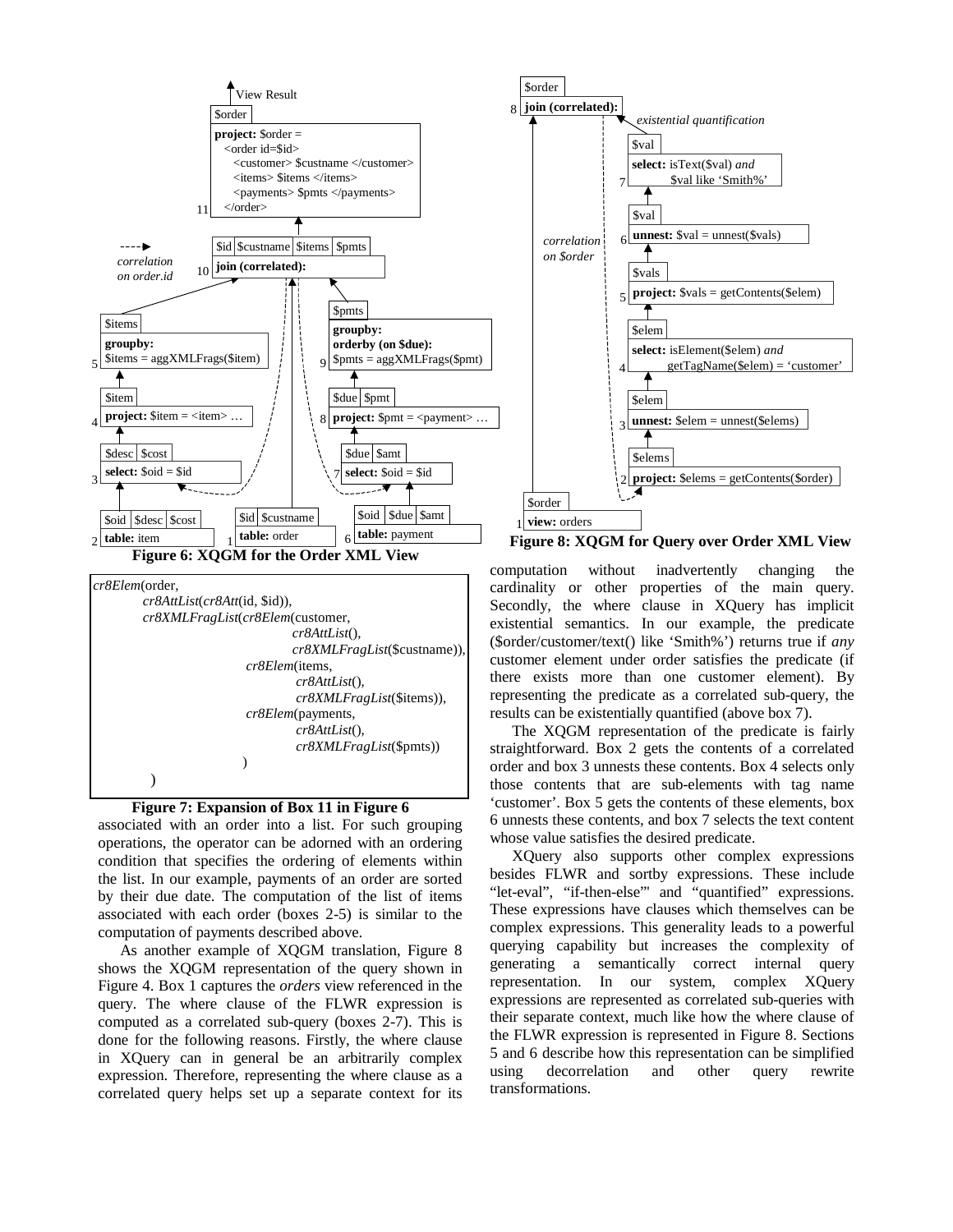# **5. View Composition**

XML views with nested sub-elements are computed from flat relational tables. Navigational operations expressed as path expressions in XQuery queries traverse these nested structures to extract sub-elements and their attributes. Therefore, the query operators that traverse nested structures effectively invert the query operators that create them in a view. Navigational operations can thus be eliminated by undoing the construction of the corresponding elements. Our view composition module performs this query simplification.

Removing all XML navigation operations offers several performance benefits. The obvious benefit is that the construction of intermediate XML fragments – those that do not appear in the final query result – is undone. Thus, only the desired XML fragments are materialized. As we shall shortly see, the other benefit of removing XML navigation functions is that it enables predicates and joins to be pushed down to the relational engine. As a result, there is no need for a full-fledged XML queryprocessor in the middleware layer. Only a space-efficient tagger, which will be described in more detail in Section 6, is required.

We have developed a complete set of composition rules involving XQGM functions that can be used to remove all XML navigation operations. We first present these rules and then discuss other query rewrite transformations that complement view composition.

## **5.1. Composition Rules**

Functions 6 through 13 in Table 2 represent the functions that capture all the navigation operations in an XQuery query. Table 3 defines twelve composition rules that can be used to eliminate all occurrences of these navigational functions. These rules are complete in the sense that they specify how *all* occurrences of navigational functions can be eliminated. This is done by specifying a composition rule *for every possible input* to a navigational function, which specifies how the navigational function is to be removed for the given input. We now describe the composition rules in detail.

Rule 1 in Table 3 says that the *getTagName* function when applied to the *cr8Elem* can be reduced to the first argument of the *cr8Elem* function (which is the tag name of the created element). Rules 2-5 are defined in a similar manner. Rules 6 and 7 replace the *isElement* function by *true* or *false*, depending on whether the input is an element or not. Rules 8 and 9 are defined similarly. Rule 10 composes the *unnest* function with the *aggXMLFrags* function by simply returning the input to *aggXMLFrags* without performing any aggregation. Rule 11 composes the *unnest* function with the *cr8XMLFragList* function by reducing the *unnest* function to a union of all the arguments of the *cr8XMLFragList* function. Rule 12 is defined similarly.

|                | <b>FUNCTION</b> | <b>COMPOSES WITH</b>                           | <b>REDUCTION</b>     |
|----------------|-----------------|------------------------------------------------|----------------------|
|                | getTagName      | cr8Elem(Tag, Atts, Clist)                      | Tag                  |
| $\overline{2}$ | getAttributes   | cr8Elem(Tag, Atts, Clist)                      | Atts                 |
| 3              | getContents     | cr8Elem(Tag, Atts, Clist)                      | Clist                |
| 4              | getAttName      | cr8Att(Name, Val)                              | Name                 |
| 5              | getAttValue     | cr8Att(Name, Val)                              | Val                  |
| 6              | isElement       | cr8Elem(Tag, Atts, Clist)                      | True                 |
| 7              | isElement       | Other than cr <sub>8</sub> Elem                | False                |
| 8              | isText          | <b>PCDATA</b>                                  | True                 |
| 9              | isText          | Other than PCDATA                              | False                |
| 10             | unnest          | aggXMLFrags(C)                                 | C                    |
| 11             | unnest          | $cr8XMLFragList(C_1, , C_n)$                   | $C_1 \cup  \cup C_n$ |
| 12             | unnest          | $\overline{\text{cr8}}$ AttList $(A_1, , A_n)$ | $A_1 \cup  \cup A_n$ |

**Table 3: Composition Rules**

# **5.2. Applying Composition Rules**

We eliminate all navigational operations by repeated application of the composition rules in Table 3. This step is complemented by a number of other query rewrite transformations that push down predicates, and remove unreferenced columns and operators. We illustrate this step in view composition using an example.

Figure 9 shows the result of composing the query graph in Figure 8 with the view graph in Figure 6. As can be seen, all XML navigation functions in Figure 8 have been composed with their counterparts in box 11 of Figure 6 (box 11 is also expanded in Figure 7). As a result, the selection predicate is specified directly over *\$custname* (box 12 in Figure 9). Once navigational functions have been removed, standard query rewrite transformations such as predicate pushdown can be applied. In our example, the predicate has been pushed down to a select box immediately above the *order* table.

Although not illustrated by the above example, all intermediate XML fragments are also removed at this stage of query processing. For example, if the query in Figure 4 had just selected the items in the desired orders, only the XML construction functions that produce items would be present in the output. Since the order elements as a whole would no longer be referenced, they would have been removed from the query graph and hence, would not have been materialized.

# **6. Computation Pushdown**

The goal in this phase of query processing is to push all data and memory intensive operations down to the relational engine as an efficient SQL query. We describe two query processing techniques that make this possible.

## **6.1. Query Decorrelation**

In Section 4, we showed how complex expressions in XQuery are represented using correlations. However, it has been shown in earlier work that executing XML queries as correlated queries over a relational database leads to poor performance [11]. We thus present query decorrelation [13] as a necessary step for efficient XML query execution.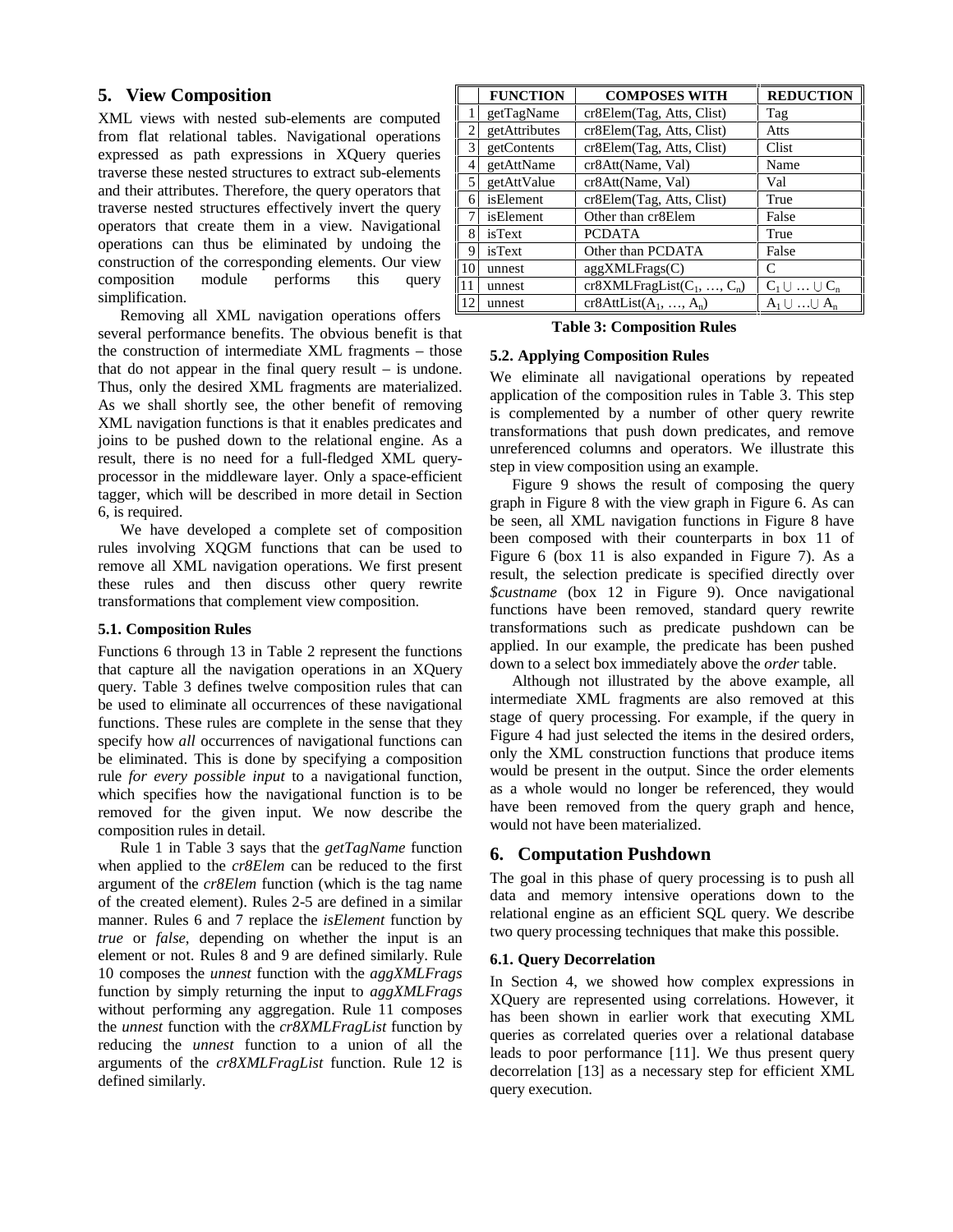



The result of decorrelating the XQGM of Figure 9 is shown in Figure 10. As shown, the construction of the list of items (boxes 2-5) associated with orders has been decorrelated. This is done by directly joining the selected orders (box 10) with the item table, instead of performing a correlated selection condition. The items are then tagged (box 4) and grouped on the id of the order (box 5) to create a list of items for each selected order. The list of payments associated with each purchase order is computed similarly (boxes 6-9).

Once the list of items associated with orders is computed, these are outer joined with the selected orders (box 11). An outer join is necessary to preserve all selected orders because the join in box 3 would have eliminated orders without any items. This outer joined result is similarly outer joined with payments (box 12).

#### **6.2. Tagger Pull-up**

After query decorrelation, the next step is to generate a SQL query that can efficiently produce the relational content for constructing the result XML document. It has been shown in earlier work [11] that the "sorted outer union" SQL query is one of the most efficient and stable techniques for this purpose. However, the generation of the sorted outer union SQL query from the XQGM graph is complicated by the fact that the "tagger operations", which construct XML fragments, can be mixed with the "SQL operations", which join or otherwise manipulate relational content (see Figure 10).



**Figure 10: XQGM after Decorrelation**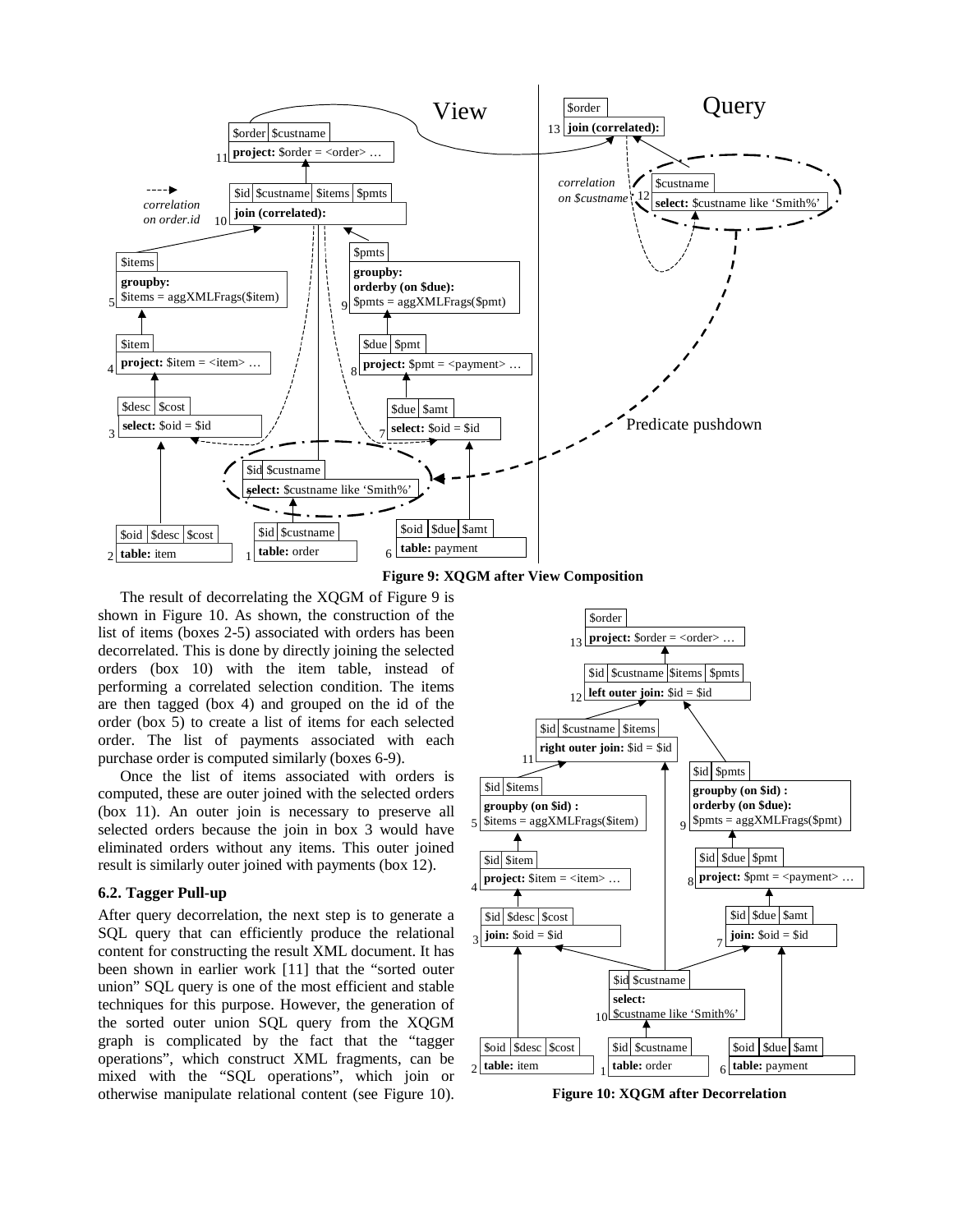| <b>OPERATOR</b>                  | <b>USAGE</b>           | <b>FUNCTIONS</b>      |
|----------------------------------|------------------------|-----------------------|
| Merge                            | Merges<br>one or       | more cr8Elem, cr8Att, |
|                                  | ordered streams        | cr8XMLFragList,       |
|                                  |                        | cr8AttList            |
| Aggregate                        | Computes aggregates    | aggXMLFrags           |
| Union                            | Unions ordered streams |                       |
| Manages relational rows<br>Input |                        |                       |

| Table 4: Summary of Tagger Operators |  |  |  |
|--------------------------------------|--|--|--|
|--------------------------------------|--|--|--|

As a result, the tagger and SQL operations need to be separated before the sorted outer union SQL query can be generated. This process of separation is what we call "tagger pull-up".

During tagger pull-up, relational operations are pushed to the bottom of the graph, and XML construction functions are pulled up to the top of the query graph. The bottom portion of the query graph is then converted to a sorted outer union SQL statement and sent to the relational engine for execution. The top portion is transformed into a "tagger run-time" graph, which produces the result XML documents.

The tagger run-time graph consists of a set of tagger operators. In contrast to the relational operators, which are designed for execution by a sophisticated relational engine, the tagger operators are designed for efficient inmemory processing in the middleware. The tagger operators process ordered streams of rows and produce the XML result in constant space, and in a single pass over the SQL query results. The list of tagger operators, along with the functionality of each operator, is shown in Table 4. The XML construction functions that can be implemented in each tagger operator are also shown.

Our system implements a general tagger pull-up algorithm that works for complex query graphs, even recursive ones. There are, however, some queries for which all data and memory intensive computation cannot be pushed down to the relational engine. More details regarding this are presented in Section 8, along with a discussion of how this limitation could be removed.

#### **6.2.1. An Illustrative Example**

An example of tagger pull-up is shown in Figure 11. This graph is the result of applying tagger pull-up transformations to the query graph in Figure 10. As can be seen in Figure 11, the bottom part consists of SQL statements, while the top part consists of tagger operators. For the rest of this section, we describe how the tagger operators produce the XML result in a single pass over the SQL results. Details on separating the SQL part from the tagger part are deferred until the next section.

The bottom part of Figure 11 produces three SQL streams. The middle stream produces the selected orders, ordered by their id. The first and third streams produce the desired items and payments, respectively, ordered by the id of the order they are associated with. The third stream is also ordered by the due date to capture the ordering of payments. Since all the results are ordered using the order

id, the result XML elements can be constructed in a single pass over the SQL results. This is done by the tagger operators, which work as follows.

When an order flows up through the tagger input operator (box 1), only the items and payments corresponding to that order are let through by their corresponding tagger input operators (boxes 2 and 5). These items and payments are then tagged (boxes 3 and 6) and grouped (boxes 4 and 7). The top tagger operation (box 8) then merges these together to produce the result. This process is repeated for the next order.

Although Figure 11 shows three SQL statements, these are actually executed as a single SQL statement by performing an outer union (an "outer union" can be used to union inputs with different column types). This is done using the efficient sorted outer union technique proposed and evaluated in [11]. Alternative ways of grouping SQL statements are also possible, as described in [6].

#### **6.2.2. Tagger Pull-up Transformations**

We now describe the XQGM transformations used during tagger pull-up. These transformations work in a bottomup fashion on the initial query graph (such as Figure 10). Each transformation matches a fragment of the query graph and converts it to a semantically equivalent fragment in which the SQL part is separated from the tagger part. Repeated applications of these transformations produce the final separated query graph (such as Figure 11).

Our system implements tagger pull-up transformations for the various patterns that can occur in a query graph. Due to space constraints, we only describe one such transformation, which pulls up tagging for nested XML structures. Figure 12 depicts this transformation. The left side of the figure shows the XQGM fragment before the transformation. As can be seen, tagged elements are created (box 1), grouped into a list (box 2), and joined with their parent (box 3). This pattern would match boxes 4, 5 and 11 in Figure 10 (note that a left outer join is the same as a right outer join with the inputs flipped).

The right side of the transformation in Figure 12 shows the result of tagger pull-up. The merge (box 5) and aggregate (box 6) operators are used to create and group the nested elements, respectively. A merge operator (box 7) is used to relate the list of elements to their parent. A merge is sufficient for this purpose (instead of the join used earlier) because an ordering condition on parent id is pushed down to the SQL queries. A tagger input operator (box 4) is used to gate the children that belong to a certain parent, as described earlier.

The result of applying this transformation to boxes 4, 5 and 11 in Figure 10 produces boxes 3, 4 and 8 in Figure 11. A repeated application of this transformation would transform boxes 8, 9 and 12 in Figure 10 to boxes 6, 7 and 8 in Figure 11 (the duplicate box 8's created are merged using other query graph simplification rules).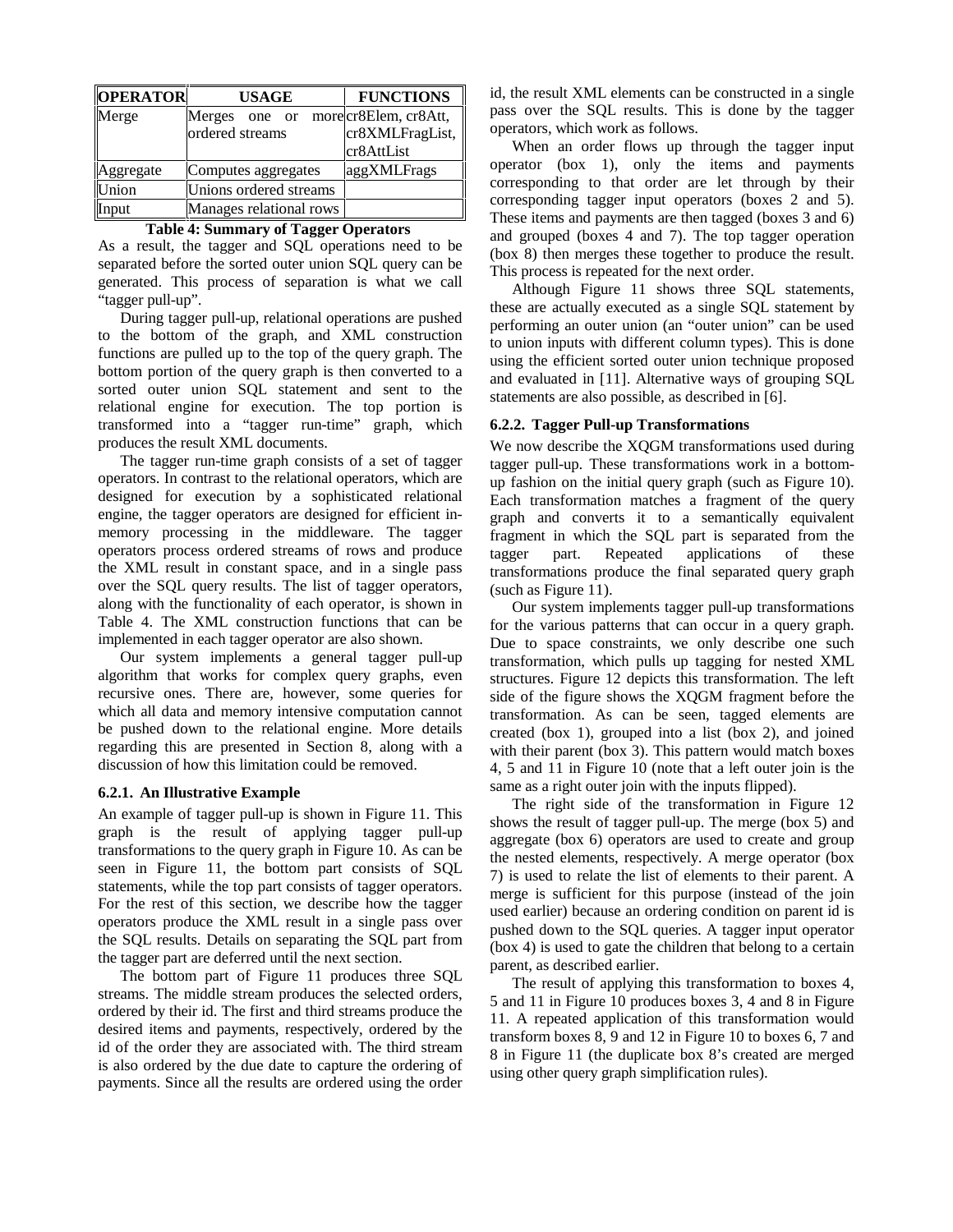

**Figure 12: Tagger Pull-up Transformation**

#### **7. Implementation and Performance**

We have implemented all of the techniques described above as part of the XPERANTO middleware system [3][12]. Our implementation is in Java and uses JDK 1.2. We use JDBC as the API to connect to a relational database system. As a result, our implementation works on top of most commercial database systems including DB2, Oracle and Microsoft SQL Server.

Based on our implementation, we have evaluated the performance of our proposed techniques. There are two factors that characterize the performance of queries in our context. The first is query compilation time, which consists of the time spent parsing the query, performing view composition, generating the SQL query and setting up the tagger run-time graph. The second is query execution time, which consists of the time spent executing the SQL query and tagging the SQL results to produce the

output XML document. An earlier study [11] has evaluated query execution performance and has shown the superiority of the sorted outer union SQL plans that we generate. Hence, we only focus on query compilation time here.

Our experiments were performed using a 366 MHz Pentium II processor with 256MB of main memory running Windows NT 4.0. We used DB2 version 7.2 as our database system. We ran XPERANTO and the database system on the same machine to avoid unpredictable network delays. We considered queries that accessed up to 4 XML views. Each XML view nests 3 relational tables in a manner similar to Figure 3.

The compilation time for our experimental queries was always less than half a second. For instance, the compilation time for a query that accessed 12 relational tables through 4 XML views was about 450 milliseconds. It takes even less time to compile queries that access fewer views. As a result, there is a very small compile-time overhead associated with performing the optimizations proposed in this paper.

It is important to note that this small compile-time overhead is more than offset by the associated performance gains. This is due to two reasons. The first reason is that

the view composition module eliminates the need to materialize intermediate XML fragments that do not appear in the final query result. As a result, only the relevant data is fetched from the relational engine. Thus, for typical queries that select only a small subset of data in an XML view, this results in many orders of magnitude improvement in performance. As a simple example, consider an XML view that publishes one million available items. If the user want details on only one of these items, it is clear that retrieving only the desired item will be orders of magnitude better than materializing all one million items and then selecting the desired one. This advantage is especially relevant when the underlying relational data changes often and cannot be easily cached in the middleware layer.

The other significant performance benefit is due to the computation pushdown module. By effectively harnessing the relational engine to process large parts of XML